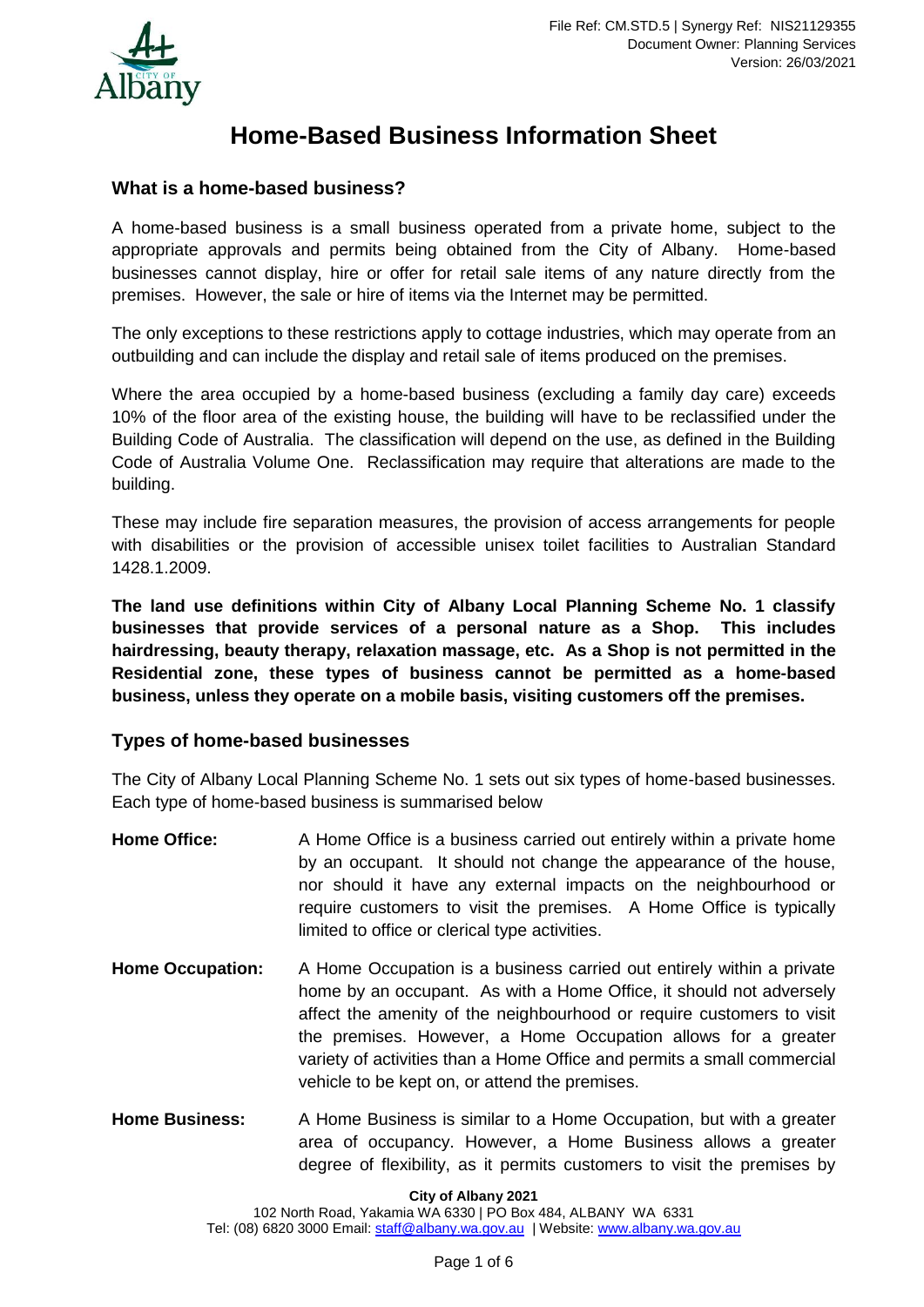appointment. The employment of up to two people who do not reside on the premises is also permitted.

- **Consulting Rooms:** Consulting Rooms may be operated within a private home by an occupant and may employ another health practitioner who isn't a resident of the premises. Consulting Rooms may be used by no more than two health practitioners for the investigation or treatment of human injuries or ailments and for general outpatient care. Patients may visit the premises by appointment.
- **Cottage Industry:** A Cottage Industry is a trade or light industry producing art or craft items that may be carried out within a private home or outbuilding by an occupant. Items may be displayed and sold by retail from the premises and customers are permitted to visit without requiring an appointment.
- **Family Day Care:** A Family Day Care is an education and care service that is delivered by two or more educators to provide education and care for children in a private home, whether or not the service also provides education and care to children in another location.

#### **In which zones may I operate a home-based business?**

Table 2: Zoning Table of Local Planning Scheme No. 1 outlines the zones where the various types of home-based businesses listed above may be operated.

Property and zoning information is available to view on the Local Planning Scheme No. 1 page via the [City Maps](https://albanywa.maps.arcgis.com/home/index.html) portal of the City's website [www.albany.wa.gov.au.](http://www.albany.wa.gov.au/)

The City of Albany Local Planning Scheme No. 1 is available to download from the Department of Planning, Lands and Heritage [Local Planning Strategies, Schemes and Structure Plans](https://www.dplh.wa.gov.au/albany) page of the DPLH website [https://www.dplh.wa.gov.au/.](https://www.dplh.wa.gov.au/)

# **Are there any restrictions or other requirements?**

Restrictions and/or other requirements may apply to the various types of home-based businesses. These are summarised in the table at the end of this information sheet.

Any food businesses must obtain the necessary approvals from the City of Albany Planning and Development Services' Environmental Health branch. Please refer to the Food Premises and [Food Vehicles Information Sheet](https://www.albany.wa.gov.au/documents/260/health-food-premises-and-food-vehicles-information-pack) and the [For Food Businesses a](https://www.albany.wa.gov.au/services/environmental-health/for-food-businesses-residents-and-business.aspx)nd [FAQ \(Environmental](https://www.albany.wa.gov.au/services/environmental-health/faq-health-safety.aspx)  [Health\)](https://www.albany.wa.gov.au/services/environmental-health/faq-health-safety.aspx) pages on the City's website for further information.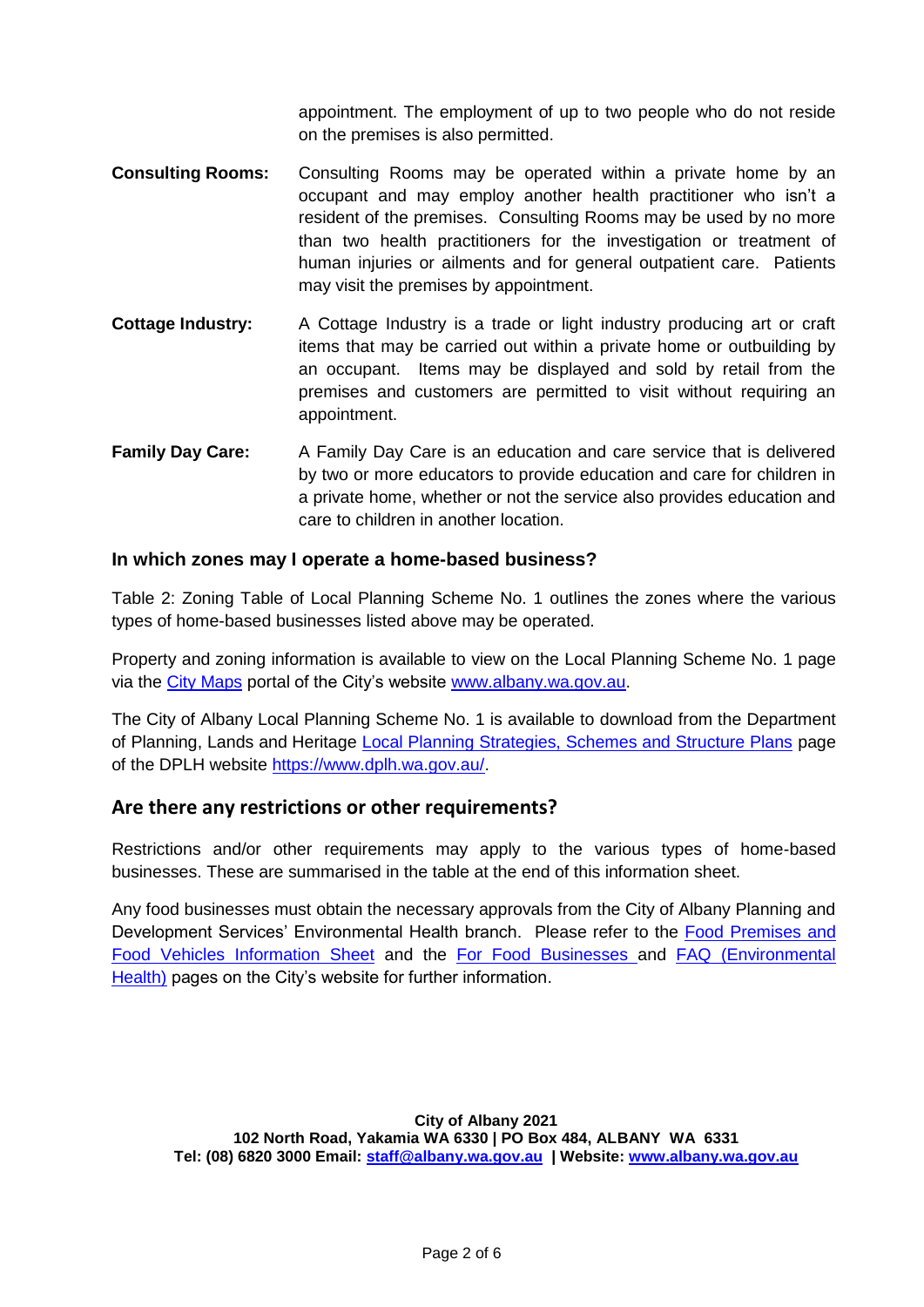# **How do I apply for development approval?**

Where development approval is required for a home-based business, an application should be lodged with the City of Albany according to the City's Application for Development Approval Information Sheet.

The planning application should include full and accurate plans and details that clearly outline how the proposed home-based business will operate. If all of the necessary information is submitted at the time of making your application, this will assist the City in processing it more efficiently.

Some applications may have to be referred to adjoining landowners and/or advertised for public comment, in accordance with Local Planning Scheme No. 1. These applications will take longer to process as a result.

#### **Once you have obtained development approval**

Once you have obtained the necessary development approval, you must ensure that you comply with any planning conditions that have been placed on the approval. You may also be required to apply for a building permit or Environmental Health approvals.

Approval for a home-based business is only issued to the specific occupier of a premises. It cannot be transferred or assigned to any other person and cannot be transferred from the premises to which it relates. If the occupier who was granted development approval vacates the premises to which it relates, the approval is cancelled.

#### **Further Information**

Should you have any questions or require further information, please contact Planning and Development Services at the City of Albany on (08) 6820 3000 or via e-mail on [planning@albany.wa.gov.au](mailto:planning@albany.wa.gov.au)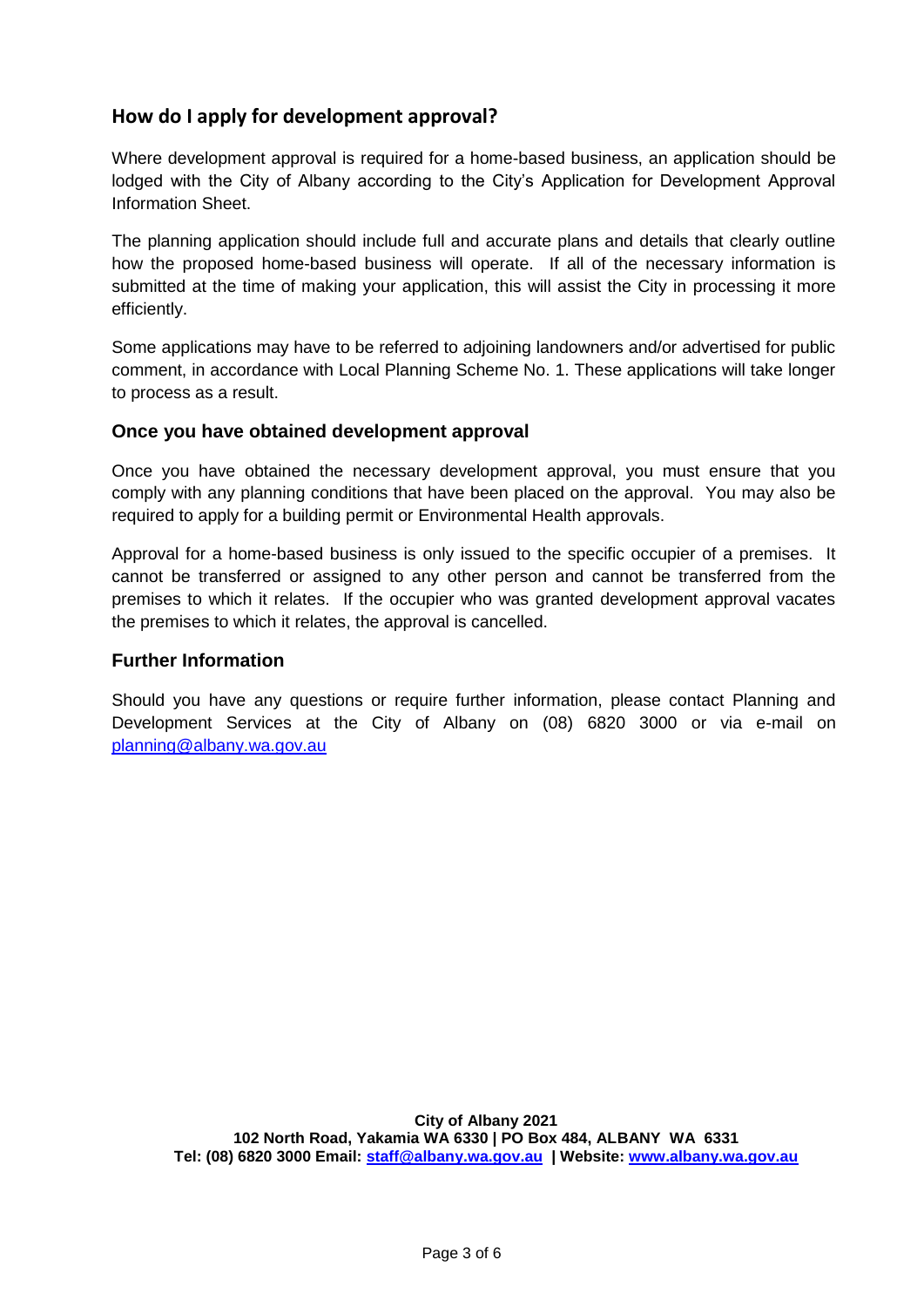

| Home-based<br><b>business</b><br>category | Where on my<br>property may<br>I operate                       | <b>TILIUMII V</b><br>May I employ<br>anyone?                               | May<br>customers<br>visit me? | May I erect a<br>sign on the<br>premises?                                 | May a commercial<br>vehicle be kept on, or<br>attend the premises?                                                   | Are there any<br>additional parking<br>requirements? | What other special<br>provisions apply? | What approvals do I need?                                                                                                                                                                                                                                                                                                                                                                                                           |
|-------------------------------------------|----------------------------------------------------------------|----------------------------------------------------------------------------|-------------------------------|---------------------------------------------------------------------------|----------------------------------------------------------------------------------------------------------------------|------------------------------------------------------|-----------------------------------------|-------------------------------------------------------------------------------------------------------------------------------------------------------------------------------------------------------------------------------------------------------------------------------------------------------------------------------------------------------------------------------------------------------------------------------------|
| <b>Home Office</b>                        | from?<br>Within the<br>house.                                  | You may not<br>employ anyone<br>who does not<br>reside on the<br>premises. | No.                           | No.                                                                       | No.                                                                                                                  | No.                                                  | None.                                   | No approvals are required<br>where a Home Office is to be<br>operated within an approved<br>house.                                                                                                                                                                                                                                                                                                                                  |
| Home<br><b>Occupation</b>                 | From an area<br>of no more<br>than $20m^2$ on<br>the premises. | You may not<br>employ anyone<br>who does not<br>reside on the<br>premises. | No.                           | Yes, a sign of<br>up to $0.2m^2$<br>may be<br>erected on the<br>premises. | Yes, a commercial<br>vehicle under 4.5 tonnes<br>tare (unladen) weight<br>may be kept on, or attend<br>the premises. | No.                                                  | None.                                   | No development approval is<br>required for the land use if<br>Home Occupation is listed as<br>a 'P' (Permitted) or 'D'<br>(Discretionary) use within<br>Table 2: Zoning Table of Local<br>Planning Scheme No. 1.<br>A building permit is required if<br>the area used for the<br>occupation exceeds 10% of<br>the floor area of the house or<br>an outbuilding.<br>Environmental health approval<br>is required for a food business |
|                                           |                                                                |                                                                            |                               |                                                                           |                                                                                                                      |                                                      |                                         |                                                                                                                                                                                                                                                                                                                                                                                                                                     |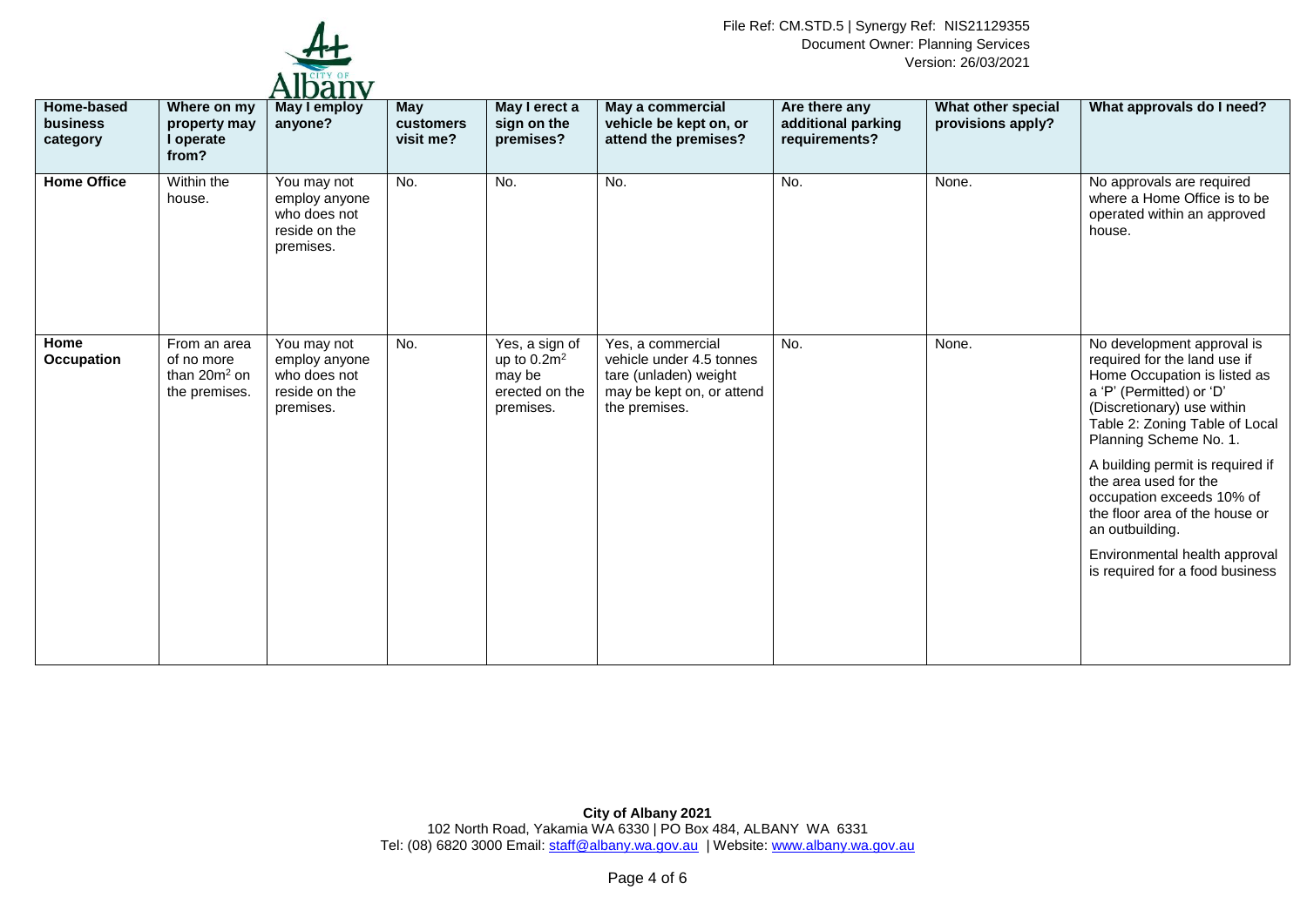| <b>Home Business</b>              | From an area<br>of no more<br>than $50m^2$ on<br>the premises. | Yes, you may<br>employ two<br>people who do<br>not reside on the<br>premises.                  | Yes, by<br>appointment<br>only. | Yes, a sign of<br>up to $0.5m2$<br>may be<br>erected on the<br>premises. | Yes, a commercial<br>vehicle under 4.5 tonnes<br>tare (unladed) weight<br>may be kept on, or attend<br>the premises. | Yes. As per the State<br>Planning Policy 3.1 -<br><b>Residential Design</b><br>Codes, plus one bay<br>per employee. | None. | Development approval is<br>required.<br>A building permit is required if<br>the area used for the business<br>exceeds 10% of the floor area<br>of the house or an outbuilding.<br>Environmental health approval<br>is required for a food business.                                                                                                                                                                                                                                                                        |
|-----------------------------------|----------------------------------------------------------------|------------------------------------------------------------------------------------------------|---------------------------------|--------------------------------------------------------------------------|----------------------------------------------------------------------------------------------------------------------|---------------------------------------------------------------------------------------------------------------------|-------|----------------------------------------------------------------------------------------------------------------------------------------------------------------------------------------------------------------------------------------------------------------------------------------------------------------------------------------------------------------------------------------------------------------------------------------------------------------------------------------------------------------------------|
| <b>Consulting</b><br><b>Rooms</b> | Within the<br>house.                                           | Yes, you may<br>employ one<br>other<br>practitioner who<br>does not reside<br>on the premises. | Yes, by<br>appointment<br>only. | Yes, a sign of<br>up to $1m^2$ may<br>be erected on<br>the premises.     | No.                                                                                                                  | Yes. Three bays per<br>practitioner and one<br>bay per three<br>employees.                                          | None. | Development approval is not<br>required if Consulting Rooms<br>is listed as 'P' (Permitted) use<br>within Table 2: Zoning Table of<br>Local Planning Scheme No. 1.<br>A development approval may<br>also not be required if the<br>dwelling where the Consulting<br>Rooms are operating from is<br>located within a commercial,<br>centre or mixed use zone<br>(subject to conditions).<br>A building permit is required if<br>the area used for the<br>consulting rooms exceeds<br>10% of the floor area of the<br>house. |

**City of Albany 2021 102 North Road, Yakamia WA 6330 | PO Box 484, ALBANY WA 6331 Tel: (08) 6820 3000 Email: [staff@albany.wa.gov.au](mailto:staff@albany.wa.gov.au) | Website: [www.albany.wa.gov.au](http://www.albany.wa.gov.au/)**